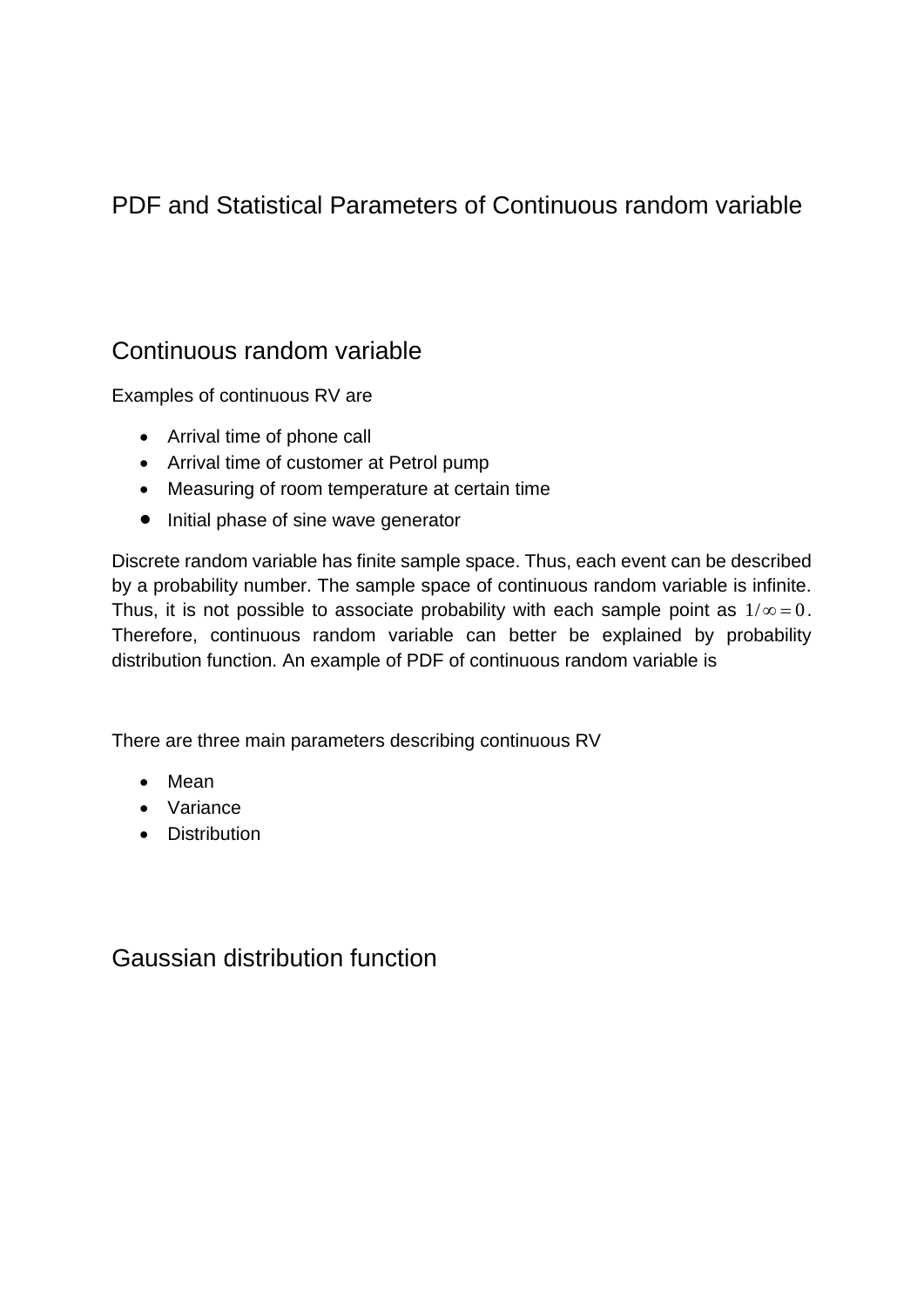

Figure 1: Received Signal modeled as Guassian Distribution



Figure 1.1 Gaussian PDF for mean 'm=5'

$$
f_Y(y) = \frac{1}{\sqrt{2\pi\sigma_Y^2}} \cdot \exp\left[-\frac{\left(y - m_y\right)^2}{2\sigma_Y^2}\right] \tag{1}
$$

where  $m$  and  $\sigma_Y^2$  are mean and variance of random variable Y respectively defined as:

$$
m_{y} = E[Y] = \int_{-\infty}^{\infty} y \times f_{Y}(y) dy
$$
 (2)

$$
\sigma_Y^2 = E[(y - m_y)^2] = \int_{-\infty}^{\infty} (y - m_y)^2 \times f_Y(y) dy
$$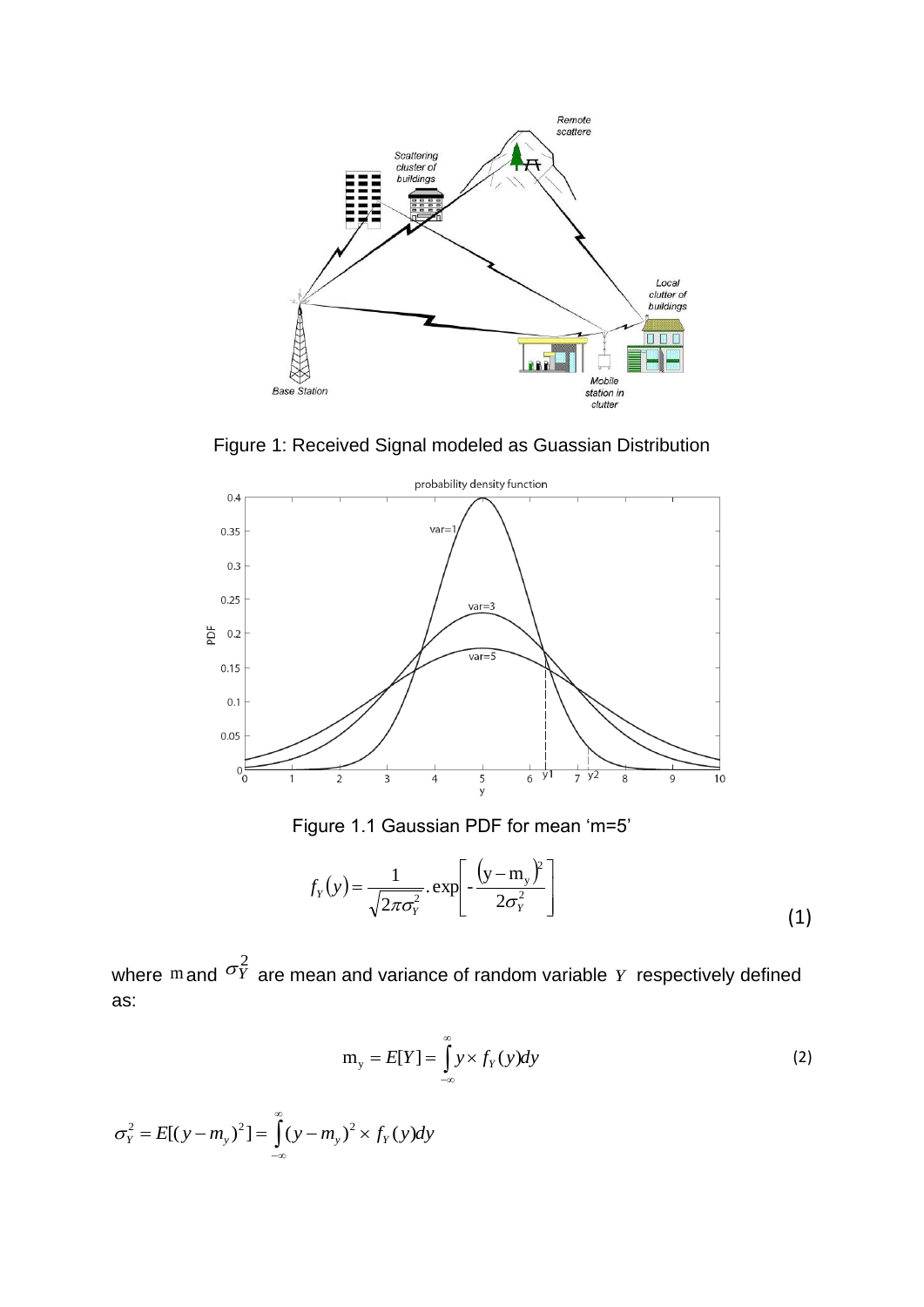$$
E[(y - m_y)^2] = E[y^2 + m_y^2 - 2ym_y] = E[y^2] + E[m_y^2] - 2E[m_y^2] = E[y^2] - E[m_y^2]
$$
 (3)

For continuous random variable, we are interested in "what is the probability that a random variable Y is lying between certain range, say, y1 to y2. This probability is defined as

$$
P(y_1 \le Y \ge y_2) = \int_{y_1}^{y_2} f_X(y) dy
$$

We note the following property of probability distribution function.

$$
\int_{-\infty}^{\infty} f_X(y) dy = 1
$$

Cumulative distribution function (CDF) or simply distribution function is given as

$$
F_X(x) = P(X \le x) \tag{4}
$$

### Central-Limit theorem

This says that if we have  $n$  independent and identically distributed randomvariable  $X_1, X_2, \ldots, X_n$  where n is very large and we define Y such that

$$
Y = X_1 + X_2 + X_3 + \dots + X_n
$$

then, *Y* will be Gaussian distributed. Note that we have not put any condition on the distribution of  $X_1, X_2, \ldots$ . We have only said that whatever distribution they have, all should have same distribution. For example, if one has a square distribution, then, other also should have square distribution. Hence, we can call  $X_1, X_2, \ldots$  as independent and identically distributed (iid). It is found that if distribution is square, then, distribution of summation converges fast towards Gaussian.

This theorem has very wide application. In communication, the noise at the input of the receiver is modeled as additive-white Gaussian noise (AWGN). It is because of the fact that the noise consists of infinite number of small but independent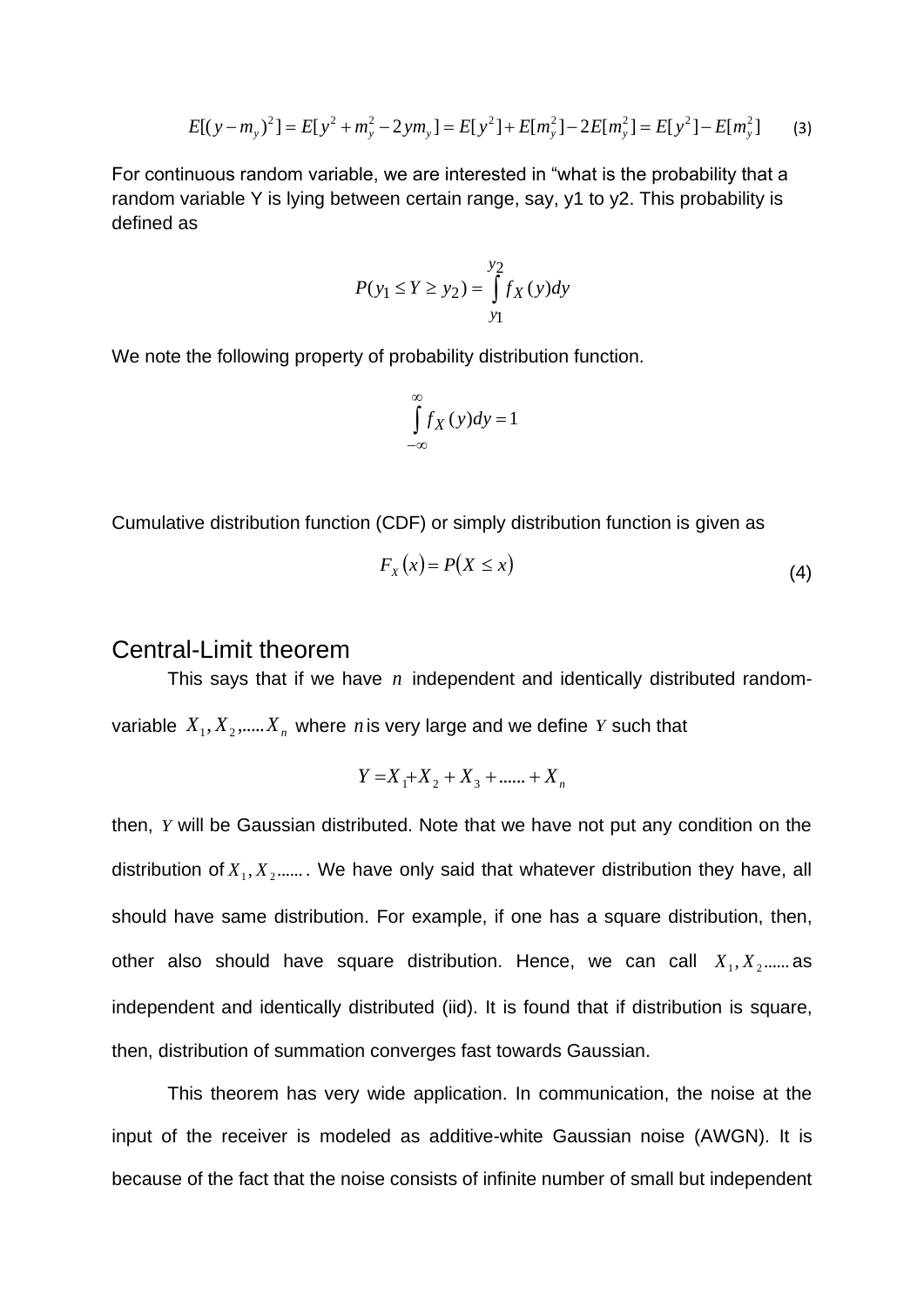noise sources. Hence, it is the result of cumulative effect of the entire noise source and the resultant noise distribution tends towards Gaussian.

Let  $X_i$ ,  $i = 1, 2, \ldots, n$  being summed are statistically independent and identically distributed, each having a finite mean  $m_\chi$  and finite variance $\texttt{c}_{\texttt{C}} \sigma^2_\chi$ . Let us define  $U_i$ such that

$$
U_i = \frac{X_i - m_X}{\sigma_X},
$$
   
  $i = 1, 2, ..., n$ 

Hence, random variable  $U_i$ has the mean value as 0 and variance as 1.

$$
Y = \frac{1}{\sqrt{n}} [U_1 + U_2 + \dots + U_n] = \frac{1}{\sqrt{n}} \left[ \sum_{i=1}^n U_i \right]
$$

So, *Y* will be Gaussian with zero mean & unit variance.



**Example**:

Figure 2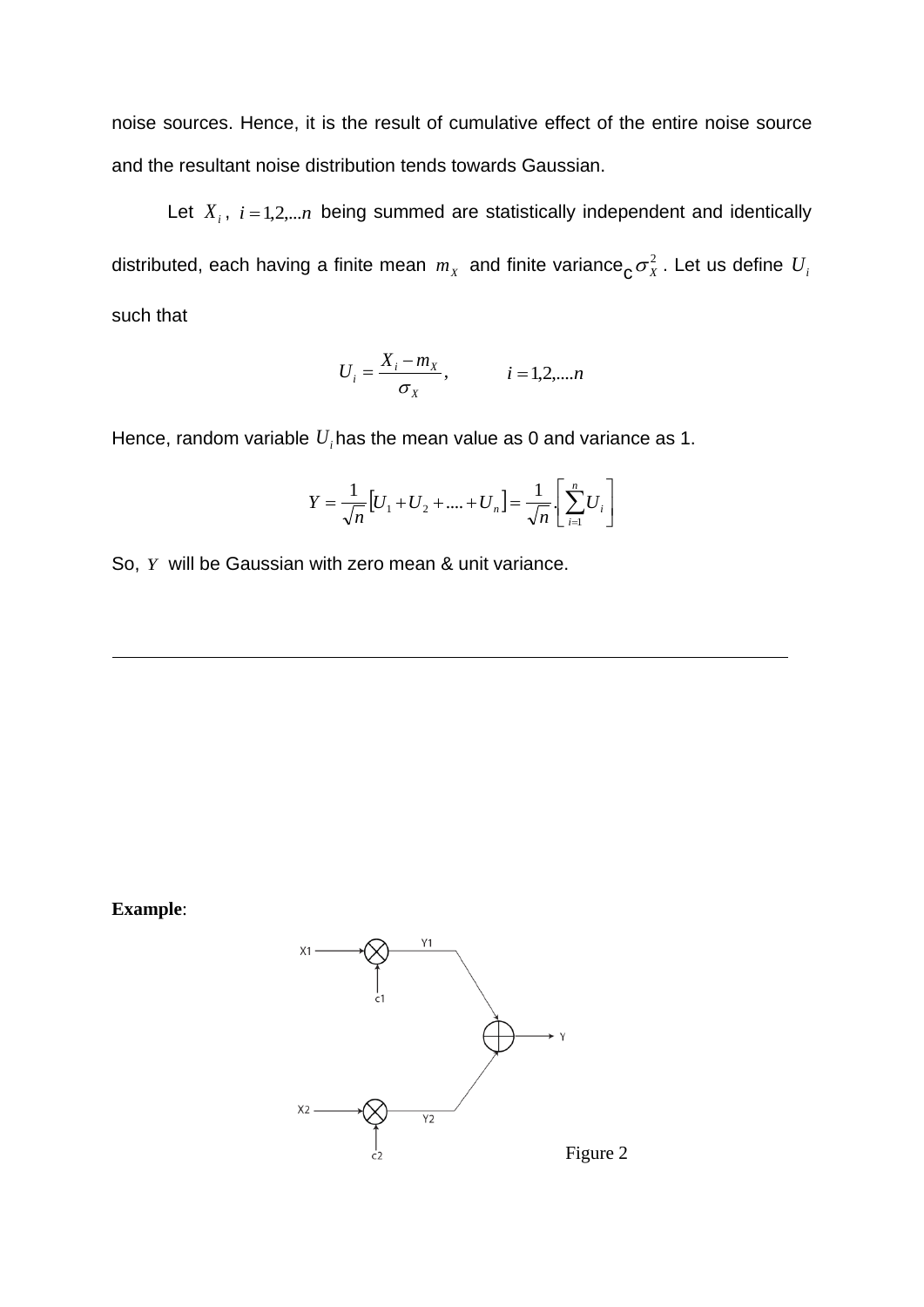In this problem,  $X_1$  and  $X_2$  are independent and having zero mean and  $\sigma^2$ . Parameters  $C_1$  and  $C_2$  are constant. Determine the mean and variance of Y.

#### **Solution:**

$$
Y = Y_1 + Y_2 = C_1X_1 + C_2X_2
$$
  
\n
$$
\Rightarrow E[Y] = E[C_1X_1 + C_2X_2]
$$
  
\n
$$
= C_1E[X_1] + C_2E[X_2]
$$
  
\n
$$
= 0.
$$
  
\n
$$
\sigma_Y^2 = E[(Y - m_Y)^2]
$$
  
\n
$$
= E[(C_1X_1 + C_2X_2 - 0)^2]
$$
  
\n
$$
= E[C_1^2X_1^2 + C_2^2X_2^2 + 2C_1C_2X_1X_2]
$$
  
\n
$$
= C_1^2E[X_1^2] + C_2^2E[X_2^2] + 2C_1C_2E[X_1X_2] = C_1^2\sigma_{X_1}^2 + C_2^2\sigma_{X_2}^2 + 2C_1C_2E[X_1]E[X_2]
$$
  
\n
$$
= C_1^2\sigma_{X_1}^2 + C_2^2\sigma_{X_2}^2 = \sigma_{Y_1}^2 + \sigma_{Y_2}^2
$$
 since  $X_1$  and  $X_2$  are independent.  
\nIf  $C_1$  and  $C_2$  are assumed to be one, then,  $\sigma_Y^2 = \sigma_{X_1}^2 + \sigma_{X_2}^2$ .

**Example:** Repeat the same above problem if  $X_1$  and  $X_2$  are having mean  $m_{X_1}$ ,  $m_{X_2}$  and varaiance as  $\sigma_{X_1}^2$ ,  $\sigma_{X_2}^2$ .

### **Solution:**

$$
E[Y] = C_1 m_{X_1} + C_2 m_{X_2}
$$
  
\n
$$
\sigma_Y^2 = E\left[ (C_1 X_1 + C_2 X_2 - C_1 m_{X_1} - C_2 m_{X_2})^2 \right]
$$
  
\n
$$
= E\left[ \{C_1 (X_1 - m_{X_1}) + C_2 (X_2 - m_{X_2}) \}^2 \right]
$$
  
\n
$$
= C_1^2 E\left[ (X_1 - m_{X_1})^2 \right] + C_2^2 E\left[ (X_2 - m_{X_2})^2 \right] + 2C_1 C_2 E\left[ (X_1 - m_{X_1}) (X_2 - m_{X_2}) \right]
$$
  
\n
$$
= C_1^2 \sigma_{X_1}^2 + C_2^2 \sigma_{X_2}^2 + 2C_1 C_2 I
$$
  
\nLet 
$$
I = E\left[ (X_1 - m_{X_1}) (X_2 - m_{X_2}) \right]
$$
  
\n
$$
I = E[X_1 X_2 - m_{X_2} X_1 - m_{X_1} X_2 + m_{X_1} m_{X_2}]
$$

$$
= \mathbb{E}[X_1 X_2] - m_{X_2} \mathbb{E}[X_1] - m_{X_1} \mathbb{E}[X_2] + m_{X_1} m_{X_2}
$$

$$
= m_{X_1} m_{X_2} - m_{X_1} m_{X_2} - m_{X_1} m_{X_2} + m_{X_1} m_{X_2}
$$